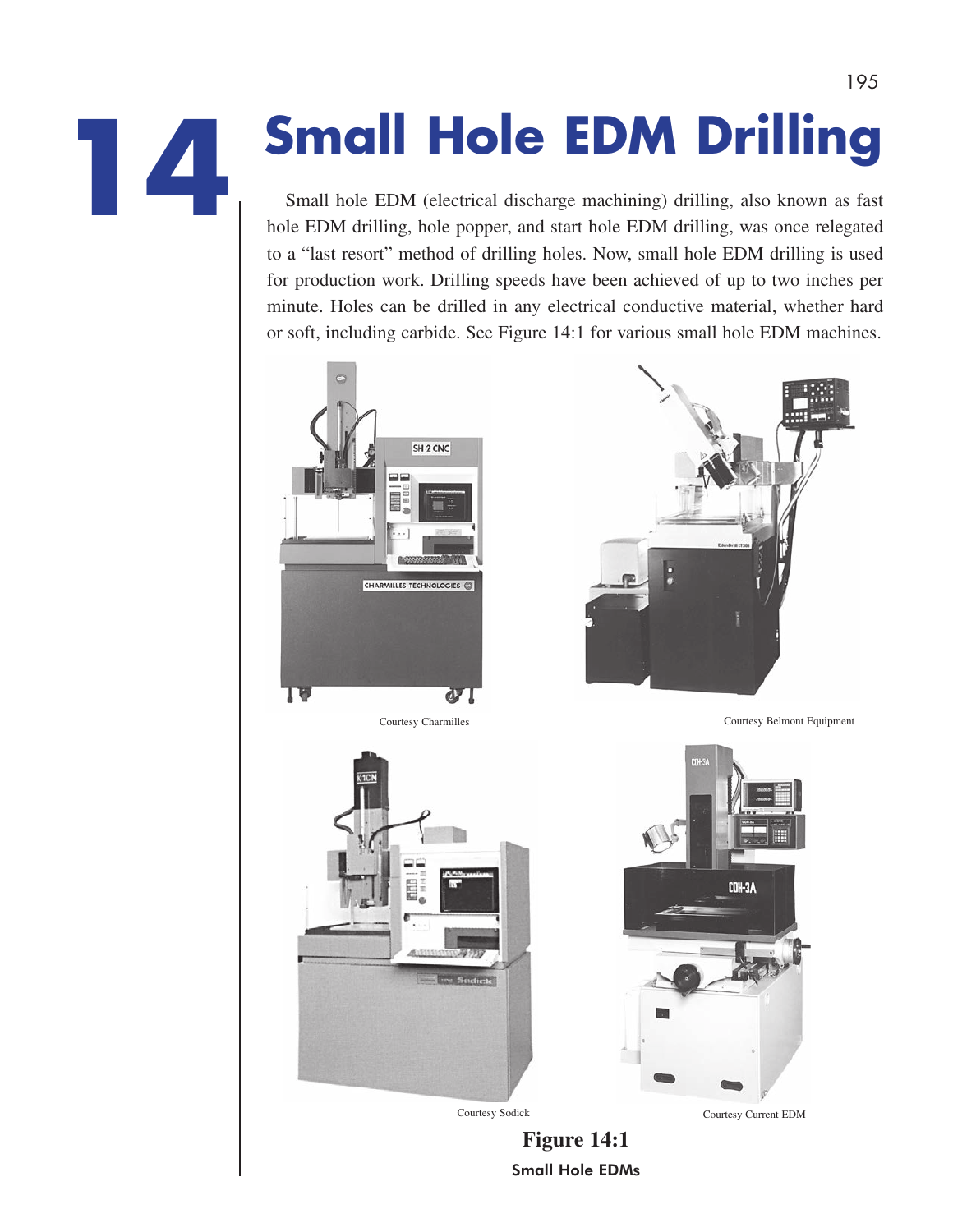For high-production small hole drilling, machines are also available with tool changers, as illustrated in Figure 14:2.







Small Hole EDM with Tool Changer

Small hole EDM drilling is used for putting holes in turbine blades, fuel injectors, cutting tool coolant holes, hardened punch ejector holes, plastic mold vent holes, wire EDM starter holes, and other operations.

The term "small hole EDM drilling" is used because conventional ram EDM can also be used for drilling. However, ram EDM hole drilling is much slower than machines specifically designed for EDM drilling. See Figures 14:3 and 14:4.



**Figure 14:3** EDMed Drilled Parts

Courtesy Belmont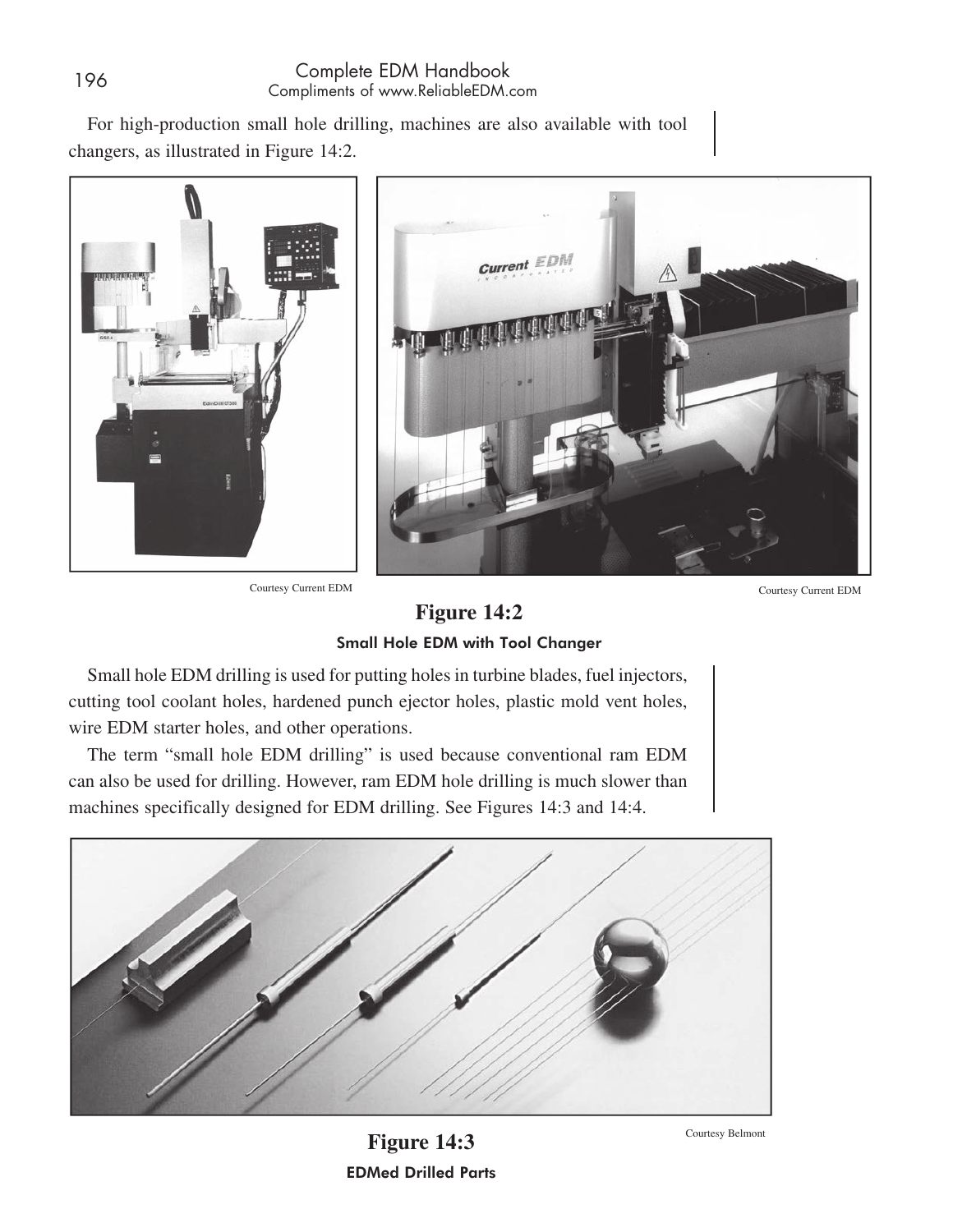

Courtesy Current EDM

**Figure 14:4** Turbine Blade Drilled with EDM

## **How Small Hole EDM Drilling Works**

Small hole EDM drilling, as illustrated in Figure 14:5, uses the same principles as ram EDM. A spark jumps across a gap and erodes the workpiece material. A servo drive maintains a gap between the electrode and the workpiece. If the electrode touches the workpiece, a short occurs. In such situations, the servo drive retracts the electrode. At that point, the servo motor retraces its path and resumes the EDM process.



Courtesy Charmille

**Figure 14:5** EDMing a Hole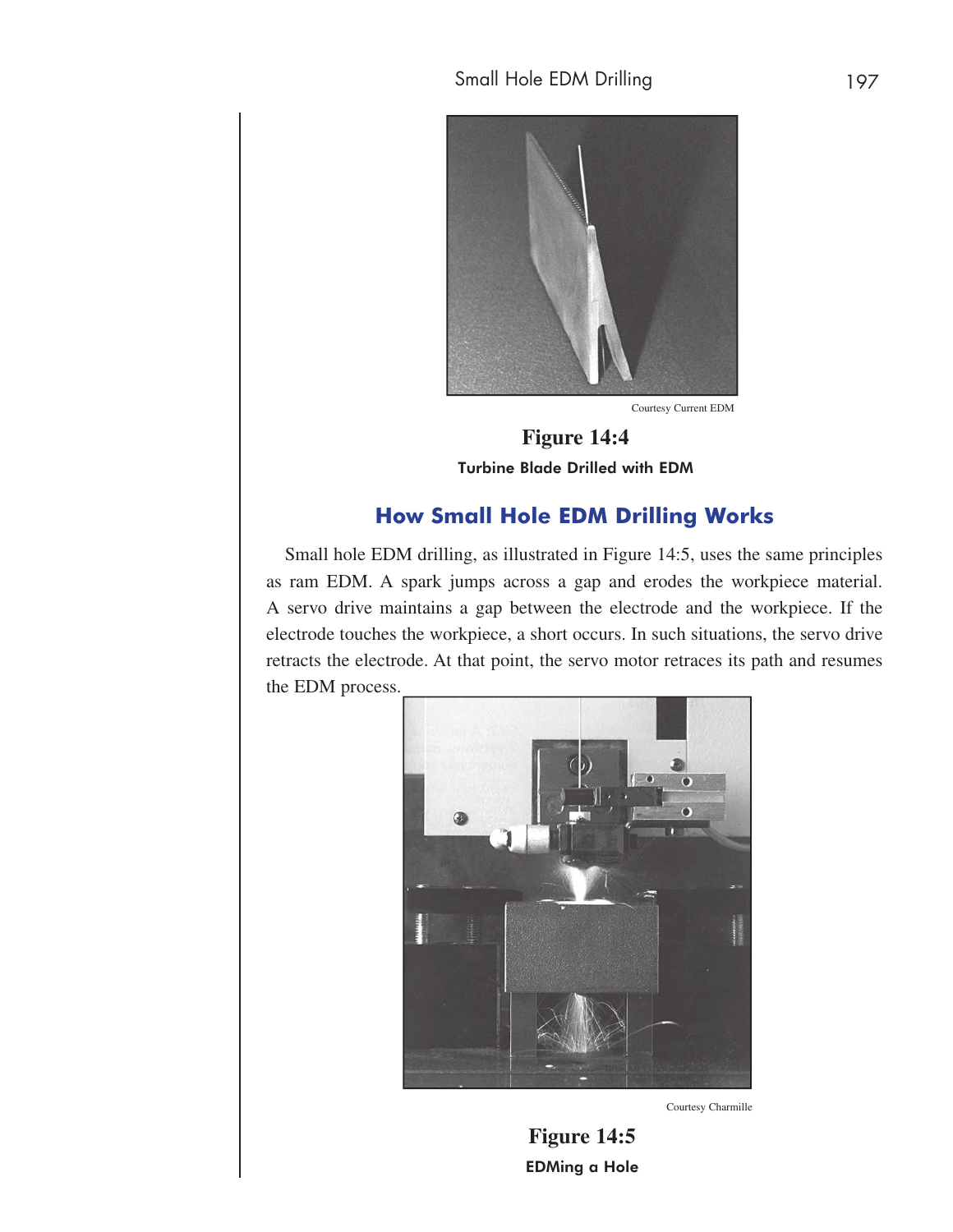## **A. Dielectric and Flushing Pressure**

The dielectric fluid flushes the minute spherical chips that were eroded from the workpiece and the electrode. The dielectric fluid also provides an insulating medium between the electrode and the workpiece so that sufficient energy can be built. When the dielectric cannot resist the applied energy, a spark jumps from the electrode to the workpiece and causes the spark to erode the workpiece and the electrode. The servo mechanism provides the proper gap for spark erosion to continue.

Deionized water is preferred dielectric, but some manufacturers recommend an additive to aid in cutting. To accomplish small hole EDM drilling, high-pressure flushing is used (up to ten times the pressure for conventional ram EDM). Flushing pressure is one of the most important variables for high speed EDM drilling.

The dielectric should be clean. Some manufacturers use the dielectric only once; others reuse it. When the dielectric is reused, it should be filtered carefully to remove eroded particles.

## **B. The Electrode**

A round hollow electrode is constantly rotated as the dielectric fluid is pumped through the electrode. The rotating electrode helps in producing concentricity, causing even wear, and helps in the flushing process. See Figures 14:6 and 14:7. Since the eroded particles are conductive, removing them from the hole is important to prevent shorting between the electrode and the workpiece, and to prevent EDMing the sides of the hole.



**Figure 14:6** Small Hole EDM Drilling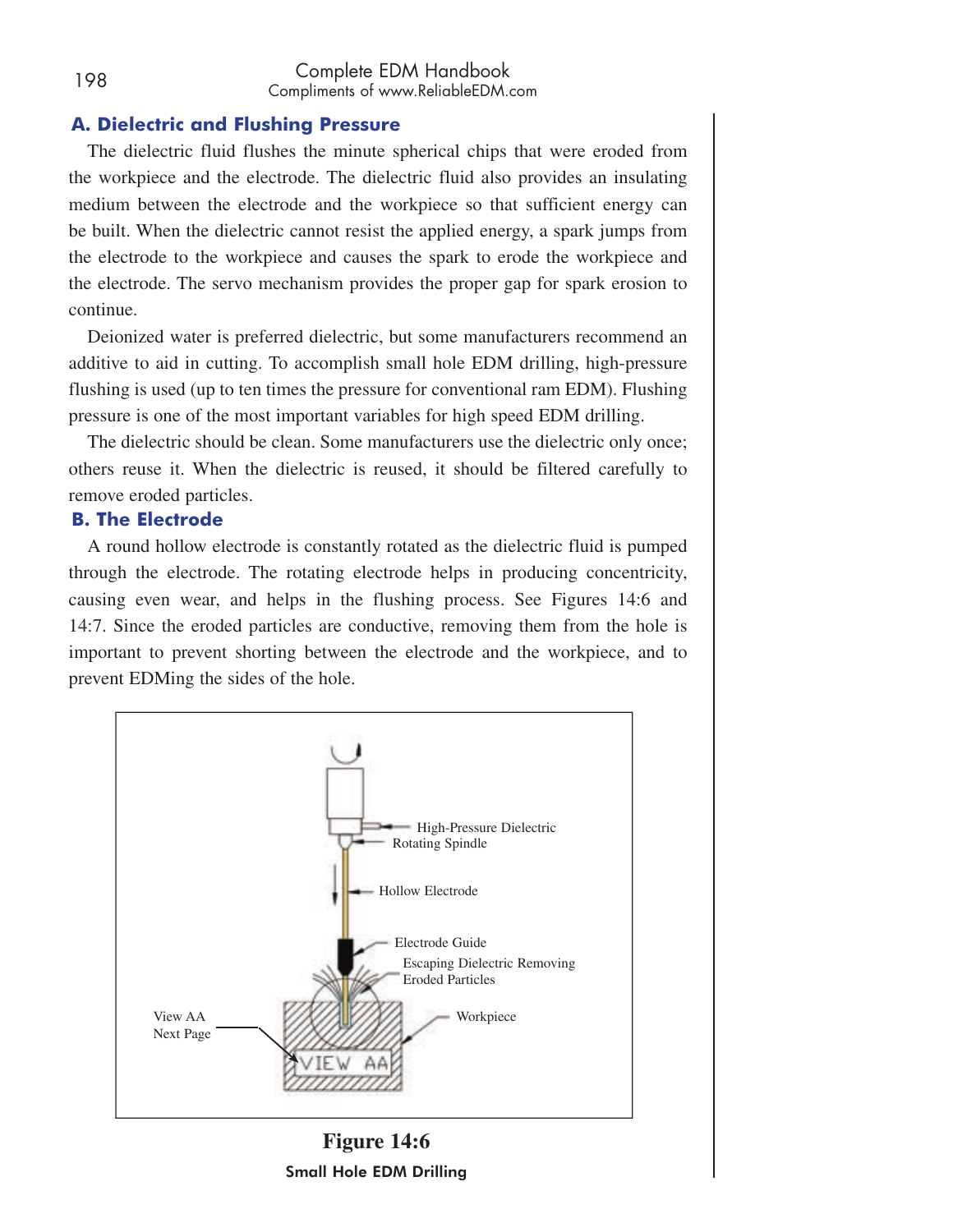

### **Figure 14:7**

#### Rotating Electrode Eroding the Workpiece

The high flushing pressure through the center of the electrode tends to stiffen it. Also, the dielectric being forced out of the hole produces a centering effect upon the electrode. With the aid of the electrode guide and the flushing effects on the electrode, EDM drilling can penetrate much deeper than almost any other drilling



method. Holes have been drilled up to 500 times the diameter of the electrode. At our company, we can drill holes 36" (915 mm) deep, for that depth we drill from both sides.

The high flushing pressure helps keep the workpiece and electrode cool. See Figure 14:8. This helps to keep the heat-affected zone, or depth of recast level, at a manageable level. The pressure also aids in producing a reasonably good finish. Regular ram EDM's, with weaker flushing pressures are unable to duplicate the results of small hole EDM machining.

Hollow electrodes allow dielectric fluid to flow through the electrode center. However, larger electrodes with a single hole can create problems. As the electrode erodes the workpiece, the center of the electrode does not remove material, thereby leaving a spike.

#### **Figure 14:8**

High flushing pressure helps to stiffen the electrode and keeps the workpiece cool.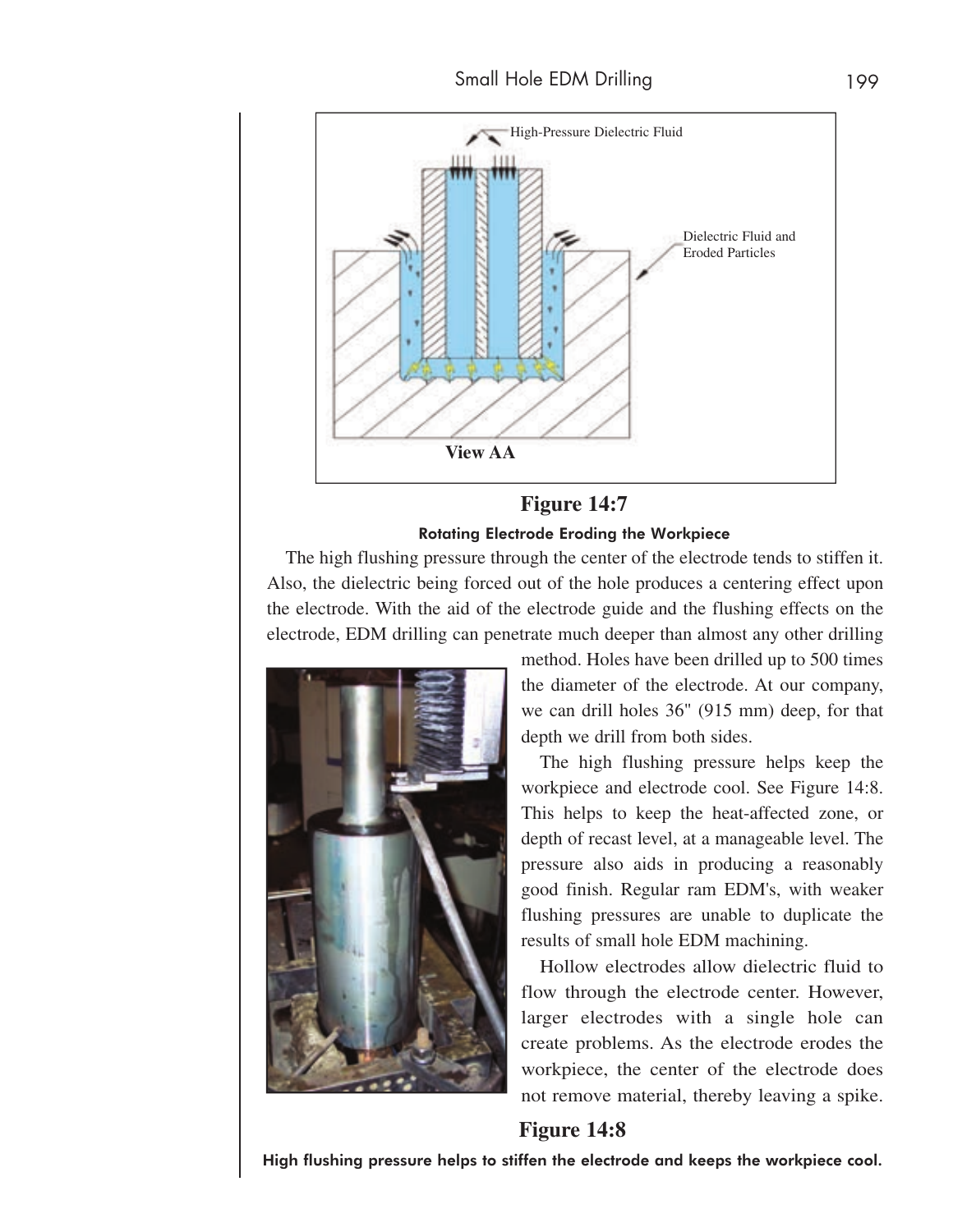The spike can cause the machine to short. A short causes the machine to retract, which lengthens the cutting time. To overcome this problem, electrodes with multiple channels were developed to eliminate center slugs, as shown in Figure 14:8.





## **C. Electrode Guides**

The electrode guide keeps the electrode on location and prevents drifting while the rotating electrode is cutting. The electrode guide prevents electrode wobbling and aids in minimizing the EDM overcut, generally .001 to .002" (.025 to .05 mm) per side. The guides are above the workpiece; this allows the high pressure dielectric to escape from the hole.

#### **D. Servo Motors**

The servo motors are controlled by a microprocessor which measures the gap voltage. By monitoring the gap voltage, the servo motor maintains the proper gap for spark erosion. If the gap voltage is too high, as in a short or accumulation of debris, the microprocessor signals the servo motor to retract the electrode. When the gap voltage is reduced, the servo motor advances the electrode and resumes cutting.

Due to the high-pressure removal of the EDM chips, the servo motor needs no constant retract cycle as in conventional ram EDM. The constant forward motion allows for rapid EDMing of holes.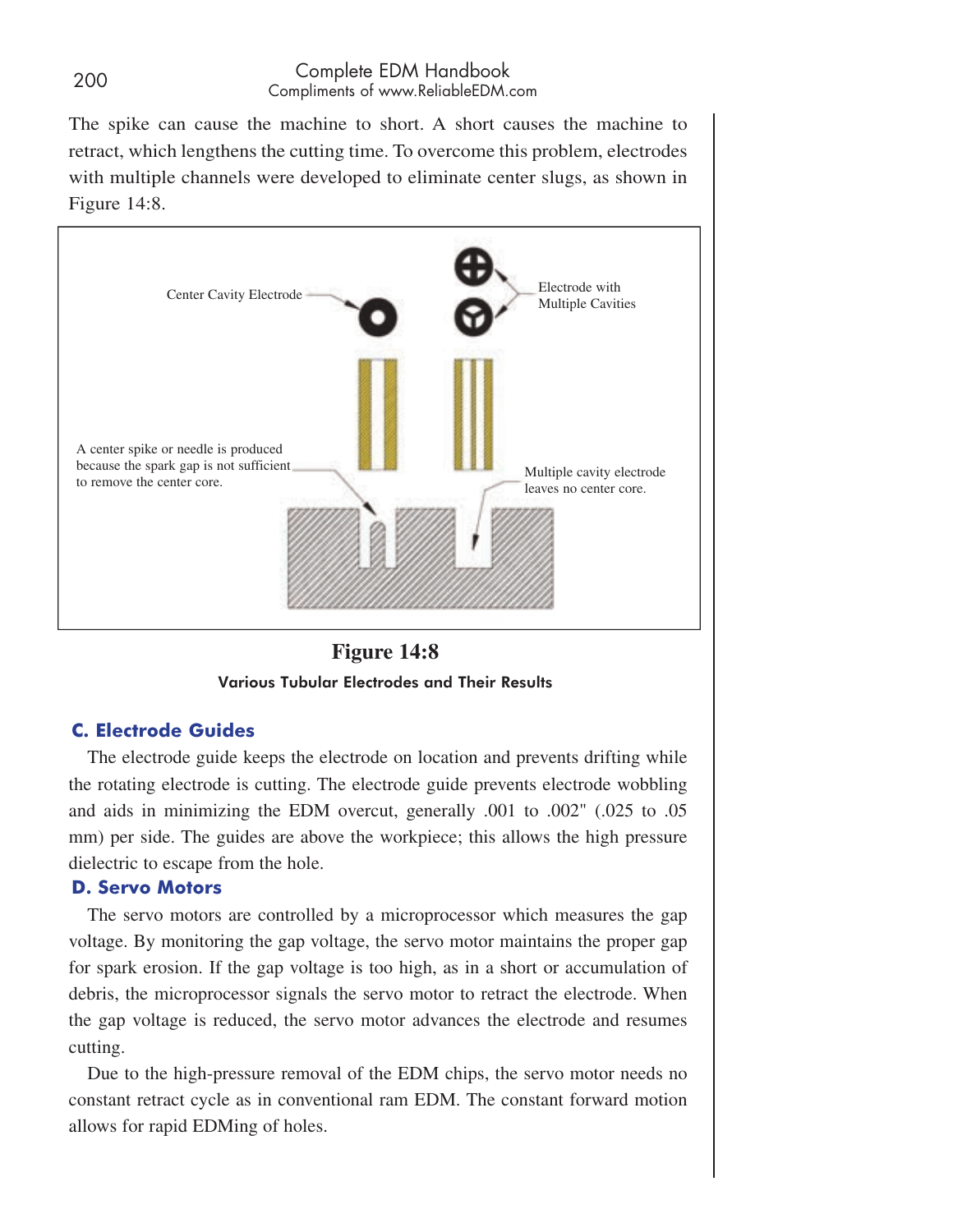## **Metal Disintegrating Machines Compared to Small Hole EDM Drilling**

Metal disintegrating machines use the same principles as EDM, but these machines are used primarily for removing various types of broken taps, drills, and fasteners. Small hole EDM drilling is a much more precise method for drilling.

A metal disintegrating machine uses a hollow electrode to erode broken tools or fasteners. A coolant flows through the electrode and flushes the metal particles. Since the surface finish is unimportant, these metal disintegrating machines can remove within 1 minute a broken  $1/4$ " (6 mm) tap that is 1" (25) mm) in the workpiece, and within 2 minutes a  $1/2$ " (13 mm) tap that is 1" (25) mm) in the workpiece. These machines also come in portable models and can cut upside down.

## **Other Methods to Produce Holes**

Besides small hole drilling, ram EDM, lasers, and photochemical machines can produce holes, even into hardened materials. Conventional drilling machines using carbide drills can also drill many hardened materials.

## **Disadvantages in Small Hole EDM Drilling**

#### **A. Electrode Wear**

Considerable electrode wear results from EDM drilling. The electrode wear can equal or exceed the depth of the hole. For example, a 2 inch (51 mm) depth can wear the electrode 2 inches (51 mm) or more.

#### **B. Reduced Speed for Large Holes**

Although large holes can be EDMed, the drilling time is often not competitive with conventional drilling or with wire EDM. For some difficult drilling applications, like carbide, a starter hole can be drilled with small hole EDM and then machined with wire EDM. Small hole EDMing is also used for holes that cannot be deburred due to obstructions.

#### **C. Blind Holes Are Difficult to Control**

Due to the high electrode wear, the depth of blind holes is difficult to control. Whenever possible, conventional drilling should be used for blind holes.

However, if a blind hole is needed, the electrode needs to be dressed or a new electrode used. Otherwise, electrode wear causes a bullet-shaped hole at the bottom.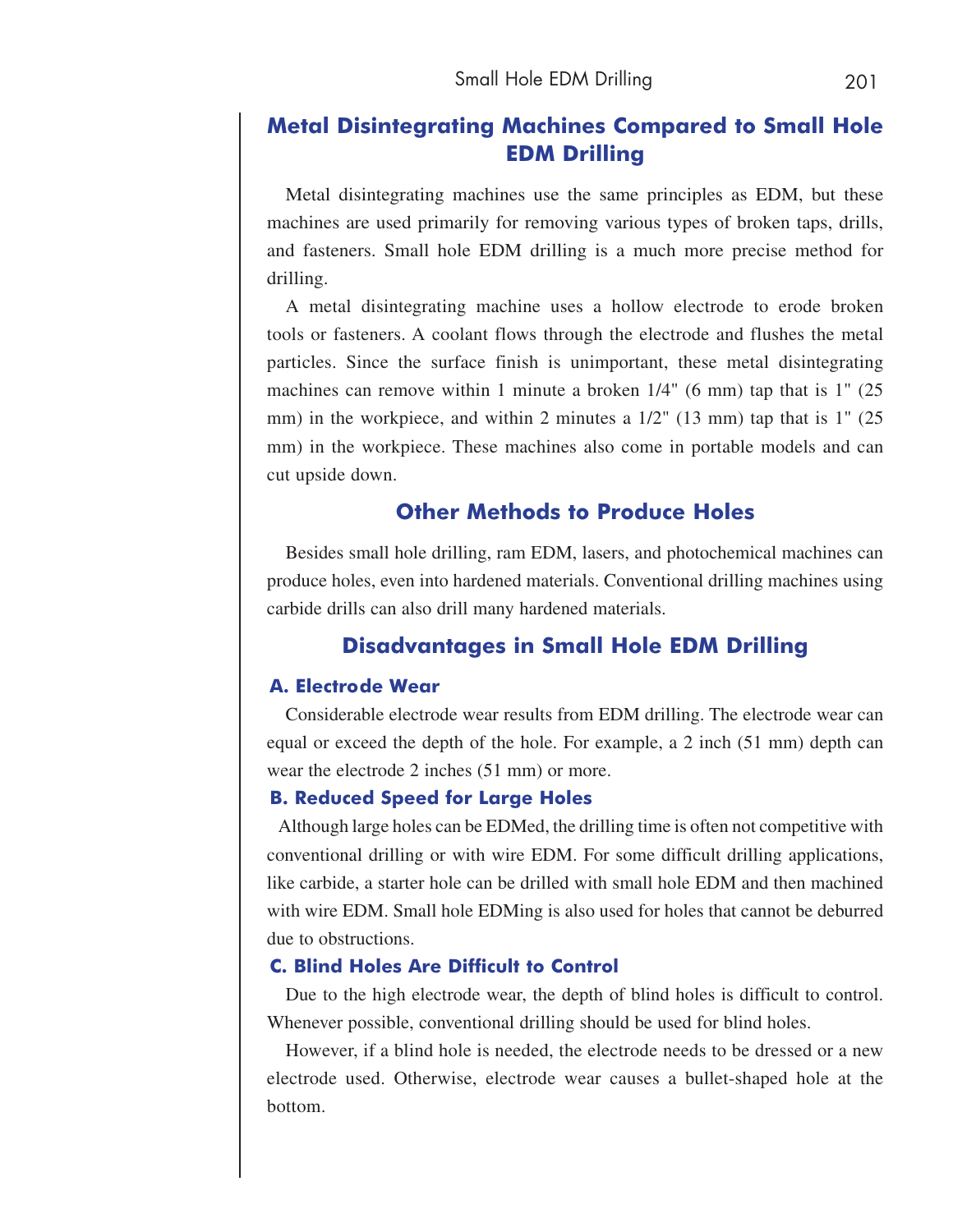## **Advantages in Small Hole EDM Drilling**

## **A. Drilling on Curved and Angled Surfaces**

When holes must be drilled on curved or angled surfaces, great difficulties arise with conventional drilling. Drills tend to walk off such surfaces. To prevent drills from walking, fixturing and guide bushings are used on these irregular surfaces to guide conventional drills. But in EDM drilling, the electrode never contacts the material being cut. This non-contact machining process eliminates the tool pressure when drilling on curved or angled surfaces; however, water pressure coming from the electrode can cause slight deviation on curved surfaces. In starting, use lower water pressure to prevent water pressure movement of the electrode. See Figure 14:9.



## **Figure 14:9**

Non-contact machining allows electrode to enter curved and angled surfaces.

## **B. Drilling Hardened Materials**

Some materials are too hard to drill using conventional methods, i.e., hardened tool steel, difficult alloys, and carbide. But material hardness does not affect the EDM process. However, some materials, like carbide, cut slower, not because of hardness, but because of conductivity properties of carbide.

## **C. Materials That Produce Chips that Cling to Cutters**

Materials such as soft aluminum and copper can produce chips that cling to cutters. EDM drilling easily machines such materials.

## **D. Drilling Deep Holes**

Drilling deep small holes with conventional drilling is often extremely difficult, and many times impossible. Small EDM hole drilling is often the only practical method for producing such holes.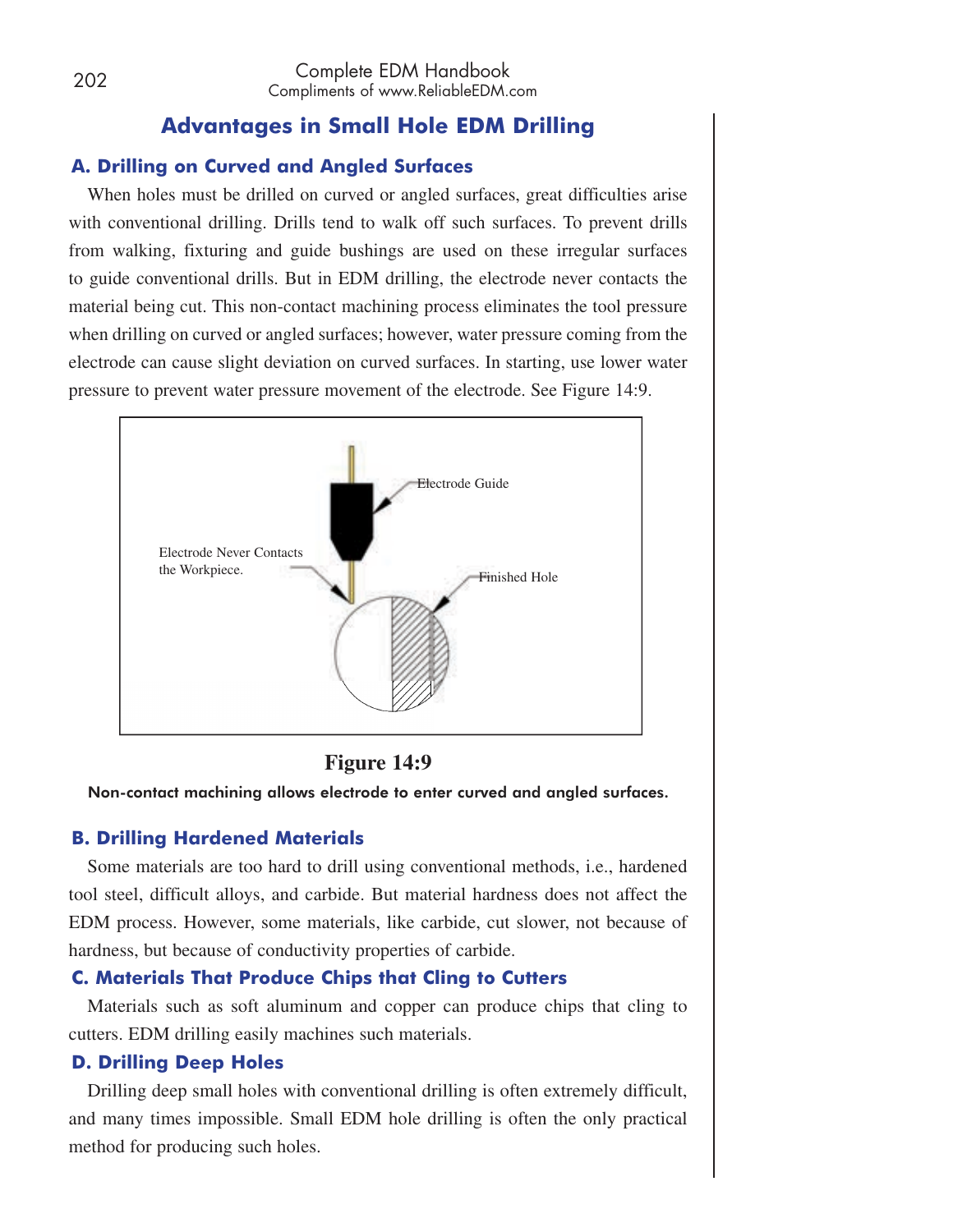#### **E. No Hole Deburring**

Deburring of holes from conventional drilling can take longer than drilling the holes. As in conventional EDMing, small hole EDM drilling creates no burrs when drilling. See Figure 14:10. This burr-free drilling is especially important when difficult holes, such as turbine blades, require deburring.



**Figure 14:10** Difficult to Deburr Holes

#### **F. Preventing Broken Drills**

As conventional drills enter or exit curved or angled surfaces, they tend to break if not carefully controlled. Small broken drills are also often extremely difficult to remove from the workpiece. To prevent breaking drills in conventional drilling, controlling torque conditions are critical. However, in EDM drilling the torque conditions do not exist since the electrode never contacts the workpiece.

#### **G. Creating Straight Holes**

Due to the non-contact process of EDM, the deep hole EDM drilling produces straight holes. In contrast, conventional deep hole drills tend to drift.

## **Accuracy of Small Hole EDM Drilling**

Because eroded particles from the holes are flushed, variations can occur in the hole diameter. These are the reported results of small hole EDM drilling with a .040" (1 mm) drill in D2 tool steel.

| <b>Depth</b> | <b>Straightness</b>                                                           | <b>Taper</b>                                     |
|--------------|-------------------------------------------------------------------------------|--------------------------------------------------|
|              | $\left(1\right)$ (25.4 mm) $\left +\right/$ -.0003" (.0076 mm)                | $\left  +/0.0005 - 0.001 \right $ (.013-.025 mm) |
|              | $(102 \text{ mm})$ +/-.001-.0015" (.025-.038mm) +/-.0025-.004" (.064-.102 mm) |                                                  |
|              | $8" (203 mm)$ +/-.0015-.004" (.038-.102 mm) +/-.005" (.127 mm)                |                                                  |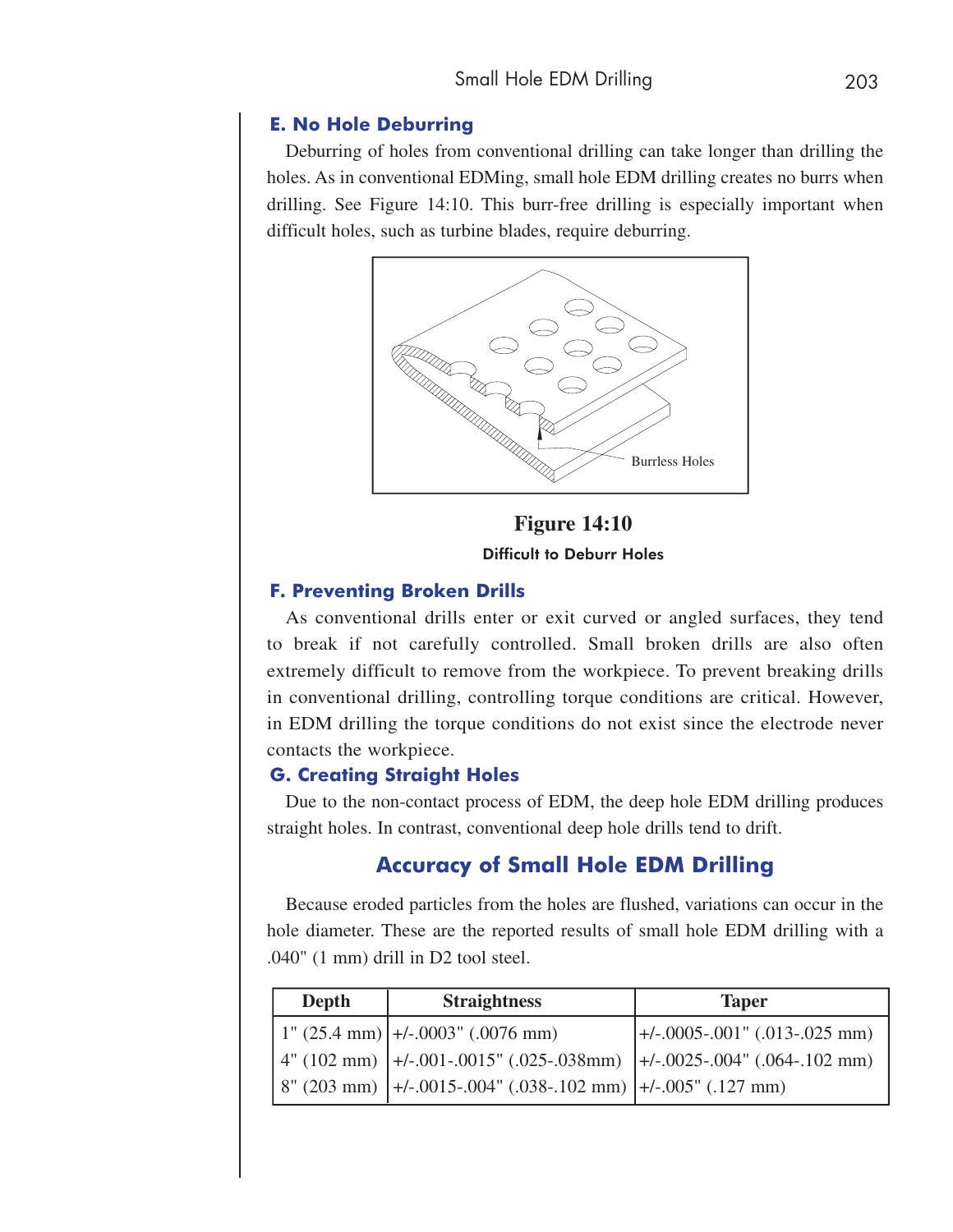# **Versatility of Small Hole EDM Drilling**

At Reliable EDM, we purchased a small hole EDM drilling unit that could be mounted on a milling machine to obtain greater versatility. This enabled us to EDM large workpieces. See Figure 14:11.



**Figure 14:11** Small Hole EDM Drill Mounted on a Milling Machine

Our company also has a CNC small hole EDM. With this machine, we were able to drill 1,800 .020" (.51 mm) holes. See Figures14:12 and 13.



**Figure 14:12** CNC Small Hole EDM Drill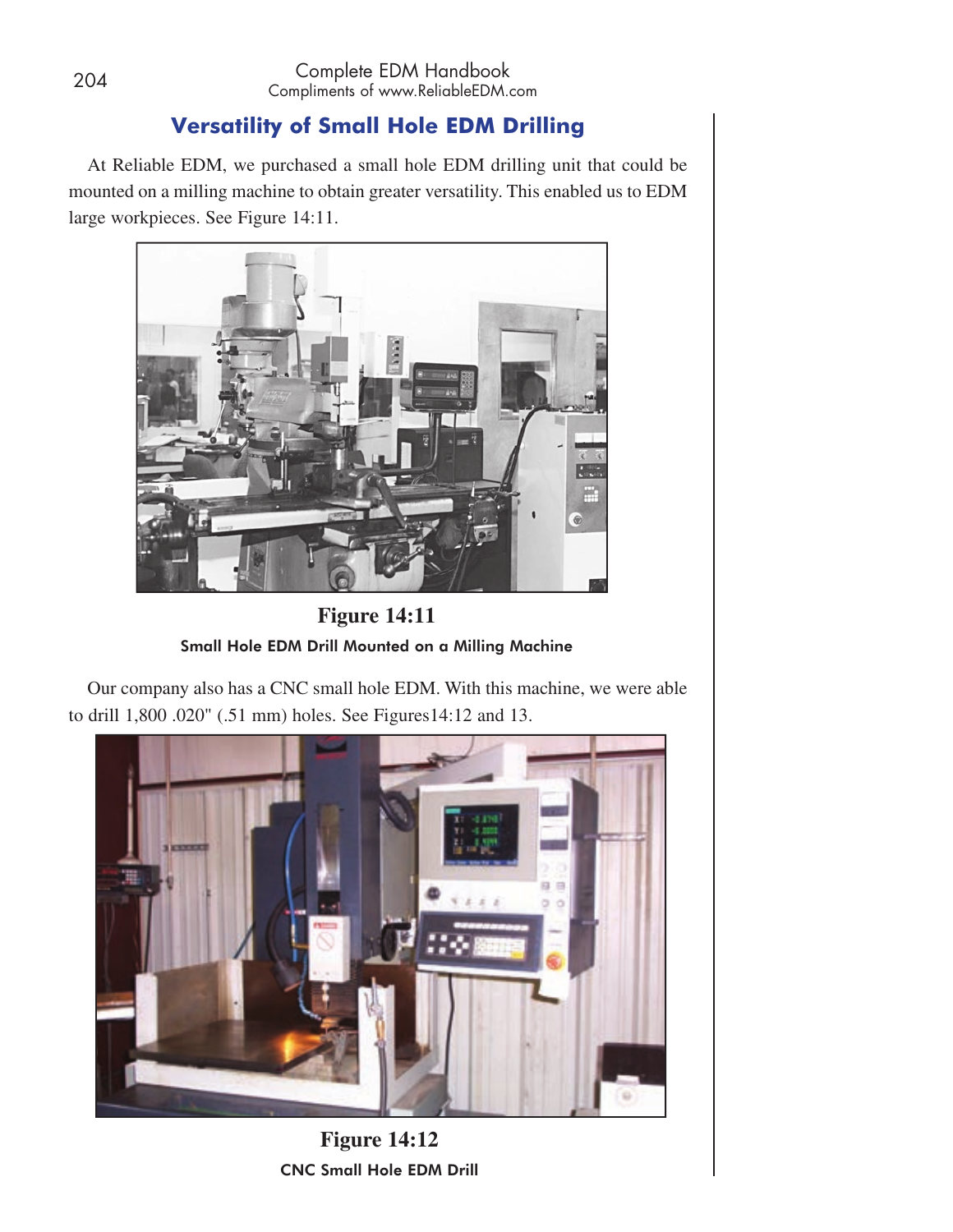

**Figure 14:13** EDMed 1,800 .020" (.51 mm) holes

## **Large CNC Small Hole EDM Machines**

Our company also has a large CNC small hole EDM machine that travels in X 58.9 inches (236mm), in Y 30.54 inches (775mm), and in Z 15.6 inches (396mm). See Figure 14:14.





**Figure 14:14** Large CNC Small Hole EDM Drill